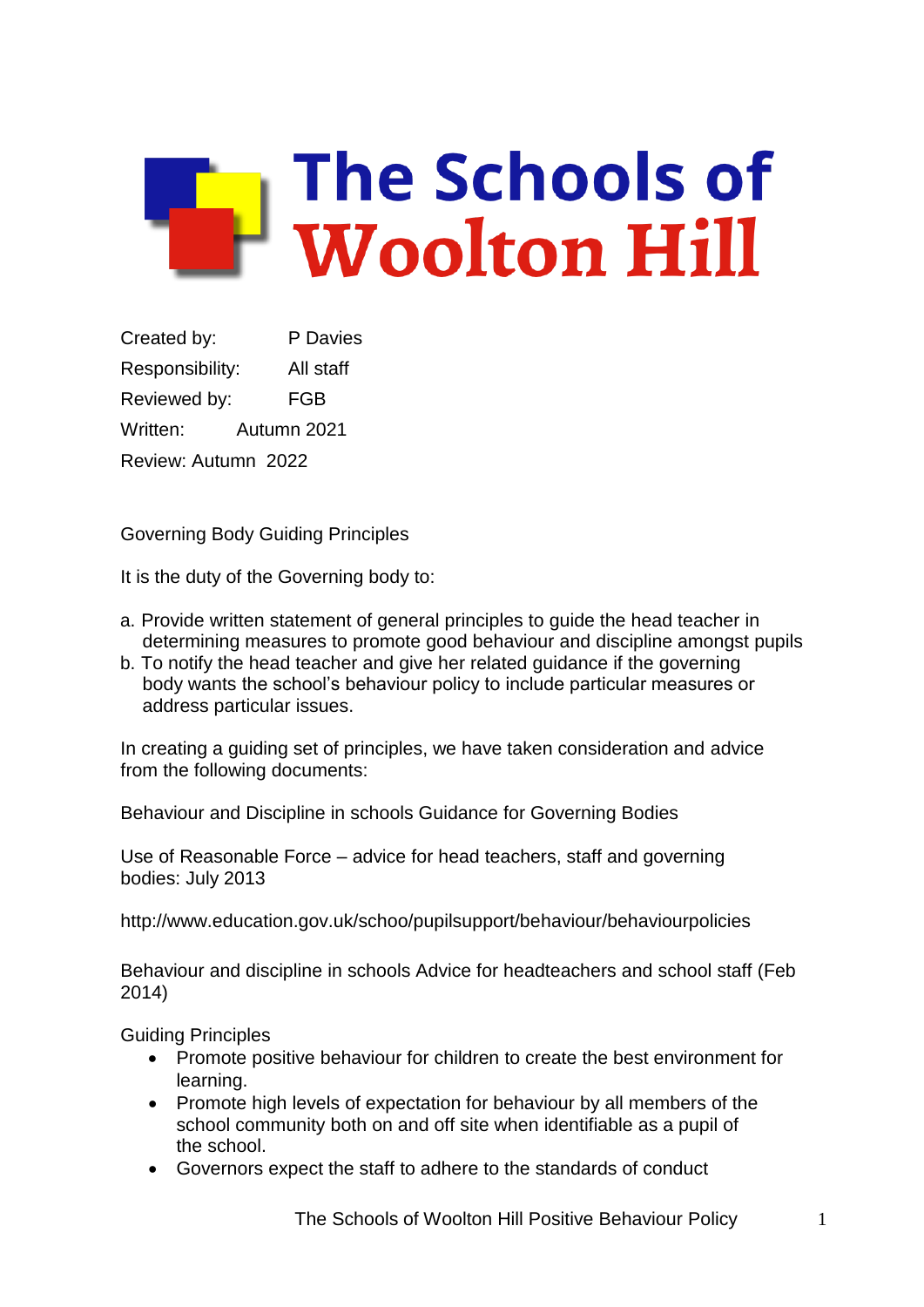within the Teachers standards to the highest level.

<http://www.education.gov.uk/a00205581/teachers-standards1-sep-2012> and will follow the Hampshire procedures for misconduct.

- Governors Principles are underpinned by their obligation to promote the welfare of children in accordance with the Education Act 2011
- The Governing body support the application of the process of exclusion

<http://www.education.hants.gov.uk/intranet/policies/exclusions/index.php>

• The Governors support the school policy on the use reasonable force. This will help ensure that staff can be confident of the governing body's support if they follow that guidance.

#### **Introduction**

This document is a statement of the aims and strategies for ensuring positive behaviour within our school and it outlines the underlying philosophy, purpose, nature, organisationand management of pupil behaviour across the schools of Woolton Hill

It is a working document designed to enhance the development of positive relationshipsbetween children, adults in the school, parents and other members of the wider school community.

It is a primary aim of our Federation that every member of the school community feels valued and respected, and that each person is treated fairly. We are a caring community, whose values are built on the Christian ethos of mutual trust and respect for all. The Federation behaviour policy is designed to encourage pupils to behave with integrity and co-operate consistently well with each other, where all members of the school can live and work together in a supportive way. It aims to promote an environment where everyone feels happy, safe and secure.

> 'Do unto others as you would have them do unto you' Matthew 7.12

#### **Rationale**

At The Woolton Hill Schools, we believe that the Federation has a responsibility to promote the spiritual, cultural, mental, emotional and physical development of the children. We believe that as a community we have a responsibility to lay firm foundations on which our children can build and learn, enabling them to eventually participate and contribute to the wider society.

It is our belief that an effective discipline policy is one that nurtures children towards self- belief, high self-esteem and self-discipline this is nurtured through developing positive relationships and high expectations for behaviour.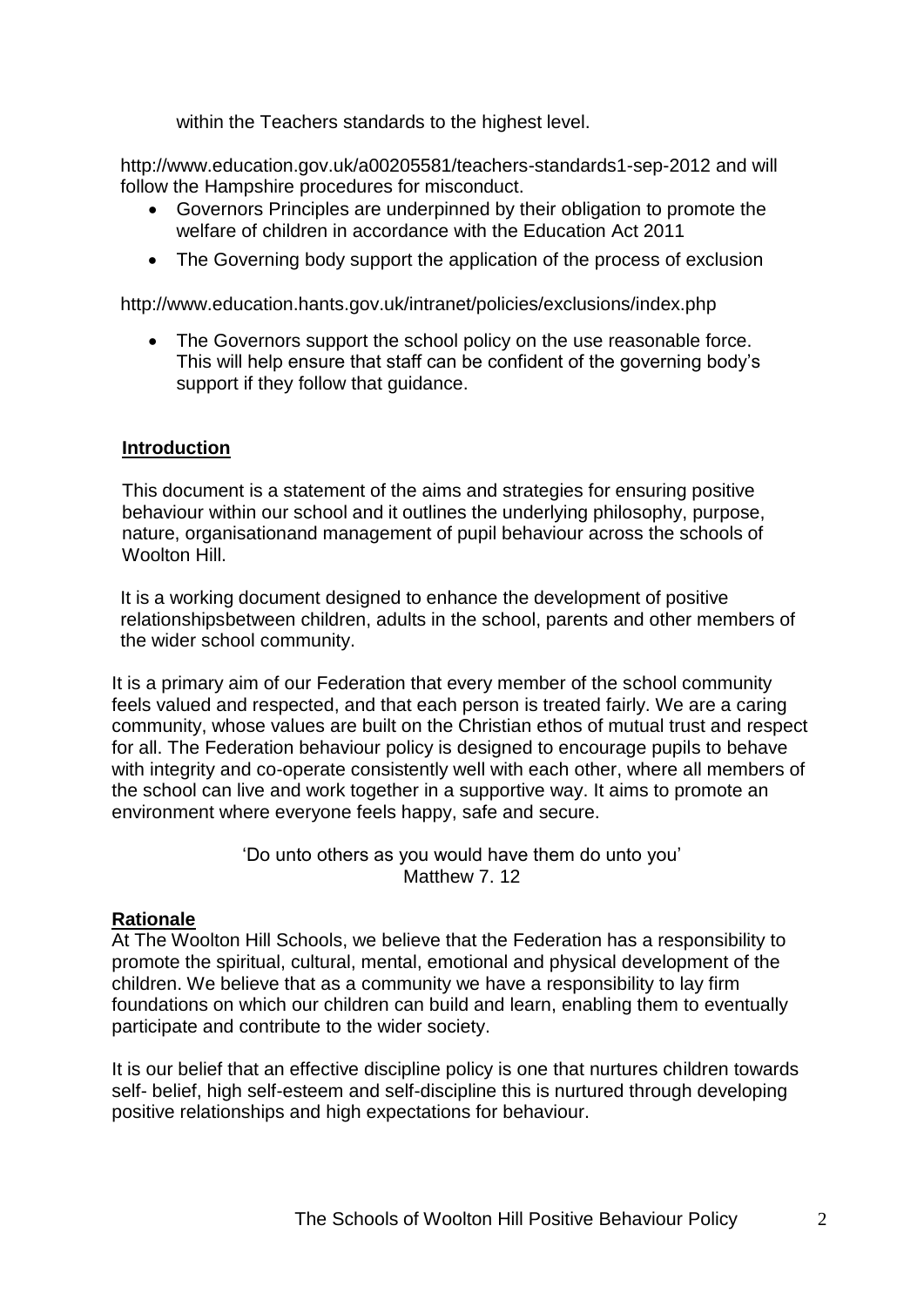The success of the policy is dependent on the involvement and commitment of all members of the community. All staff are responsible for ensuring fair and consistent implementation of the policy.

# **Aims**

- To provide a calm and effective learning environment
- To ensure that all members of the school community are treated fairly and with respect
- To empower pupils to take increasing responsibility for their actions and understand the impact of their behaviour on others
- To encourage pupils to offer solutions to problems through a choices and consequence approach
- To encourage children to reflect on the Christian values of the Infant school and to use these in their daily life

# **Our Federation Code of Conduct**

Across our Federation, we have a very simple set of rules (ABC):

#### **-We accept that instructions must be followed (Accept) -We behave in a polite and respectful way (Behave) -We care for everyone and everything (Care)**

Our ethos is one of Positive Behaviour Management. We believe that children need to be taught expected behaviours through a consistent approach and adults acting as role models. It is our belief that behaviour is learnt and therefore can be changed or re-learnt. We aim to teach children how to be considerate and self-disciplined individuals. Reinforcing positive behaviour through recognition, and when appropriate applying consequences according to our graduated approach (see below) is an important part of our approach.

# **Recognition**

Used consistently and fairly throughout the Federation; staff praise and reward children for good behaviour in many different ways, verbally, in Celebration Assembly, placing tokens in a 'class reward pot', certificates and house points.

|         | <b>WHJS</b>        | <b>St Thomas'</b>  |
|---------|--------------------|--------------------|
| Stage 1 | Verbal - Well done | Verbal - Well done |
| Stage 2 | Raffle ticket      | Sticker            |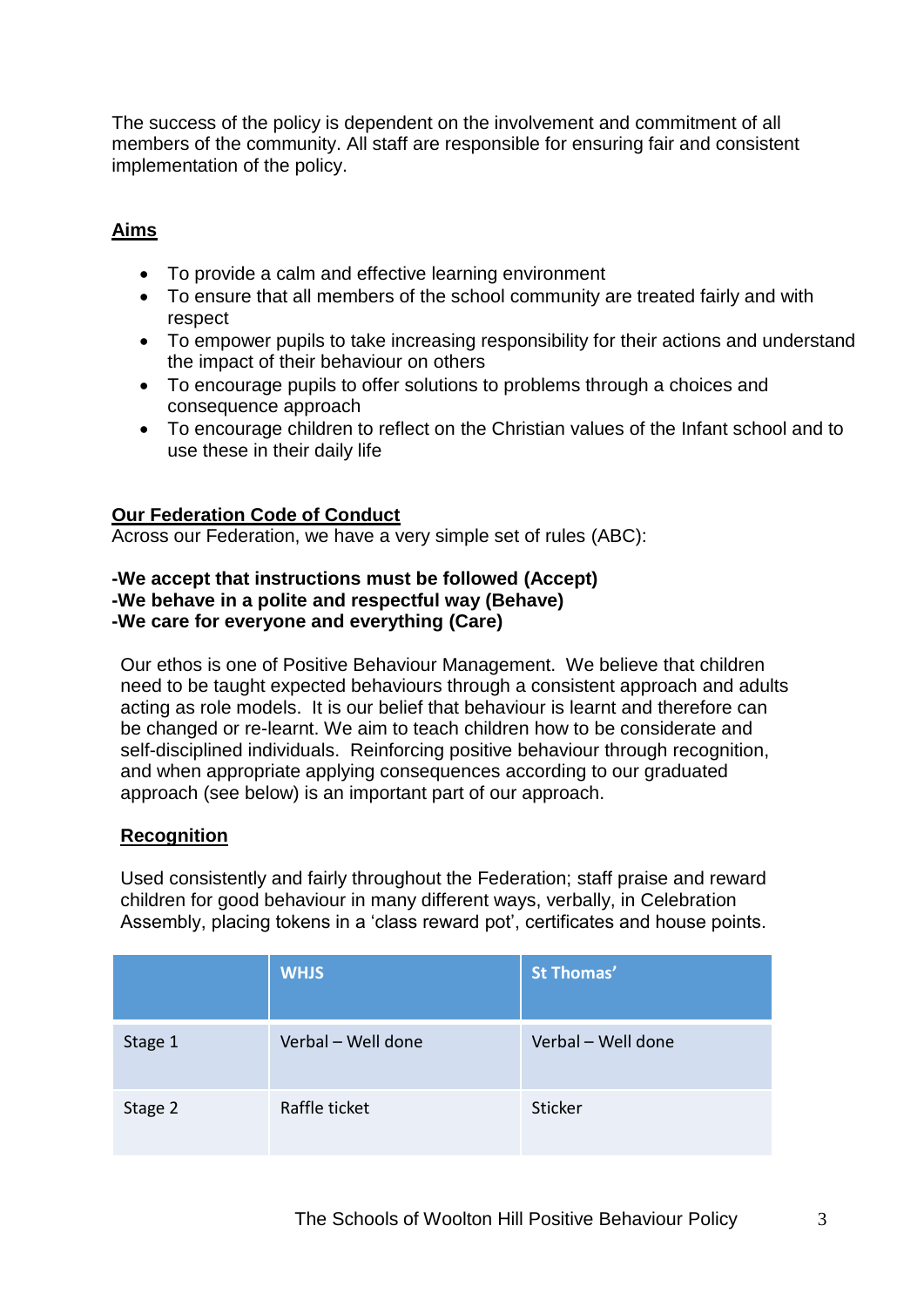| Stage 3 | House points (1HP)<br>Moving forward<br>with Learning<br>(Individualised)<br>٠ | On Thomas (Get Thomas dog<br>& Sticker)<br>Moving forward<br>with Learning<br>(Individualised)<br>Name read out in Celebration<br>Assembly |  |
|---------|--------------------------------------------------------------------------------|--------------------------------------------------------------------------------------------------------------------------------------------|--|
| Stage 4 | Wow Certificate (Celebrated<br>in Celebration Assembly-<br>Parents Invited)    | <b>Gold Run Certificate</b><br>(Celebrated in Celebration<br>Assembly- Parents Invited)                                                    |  |

# **Celebration**

Across the Federation excellent behaviour is celebrated through Celebration Assemblies and the Federation Newsletter.

#### **Consequences**

Children are responsible for their own behaviour therefore consequences are a result of a choice a child has made. Where applicable, before a consequence is given a child must be given the opportunity to turn their behaviour around using the language of choices. However, there may be occasions when the behaviour displayed results in an immediate consequence.

When issuing consequences, we will begin by using the **three step approach**. Consequences given will be:

- $\bullet$  Related being clear about why we are doing this
- **•** Respectful it is being done to help the child; not as a punishment
- Reasonable –the consequence must be proportionate to the behaviour

|         | <b>WHJS</b>                                                 | <b>St Thomas'</b>                                           |
|---------|-------------------------------------------------------------|-------------------------------------------------------------|
| Stage 1 | Verbal reminder                                             | Verbal reminder                                             |
| Stage 2 | Verbal warning<br>If you choose to<br>then you are choosing | Verbal warning<br>If you choose to<br>then you are choosing |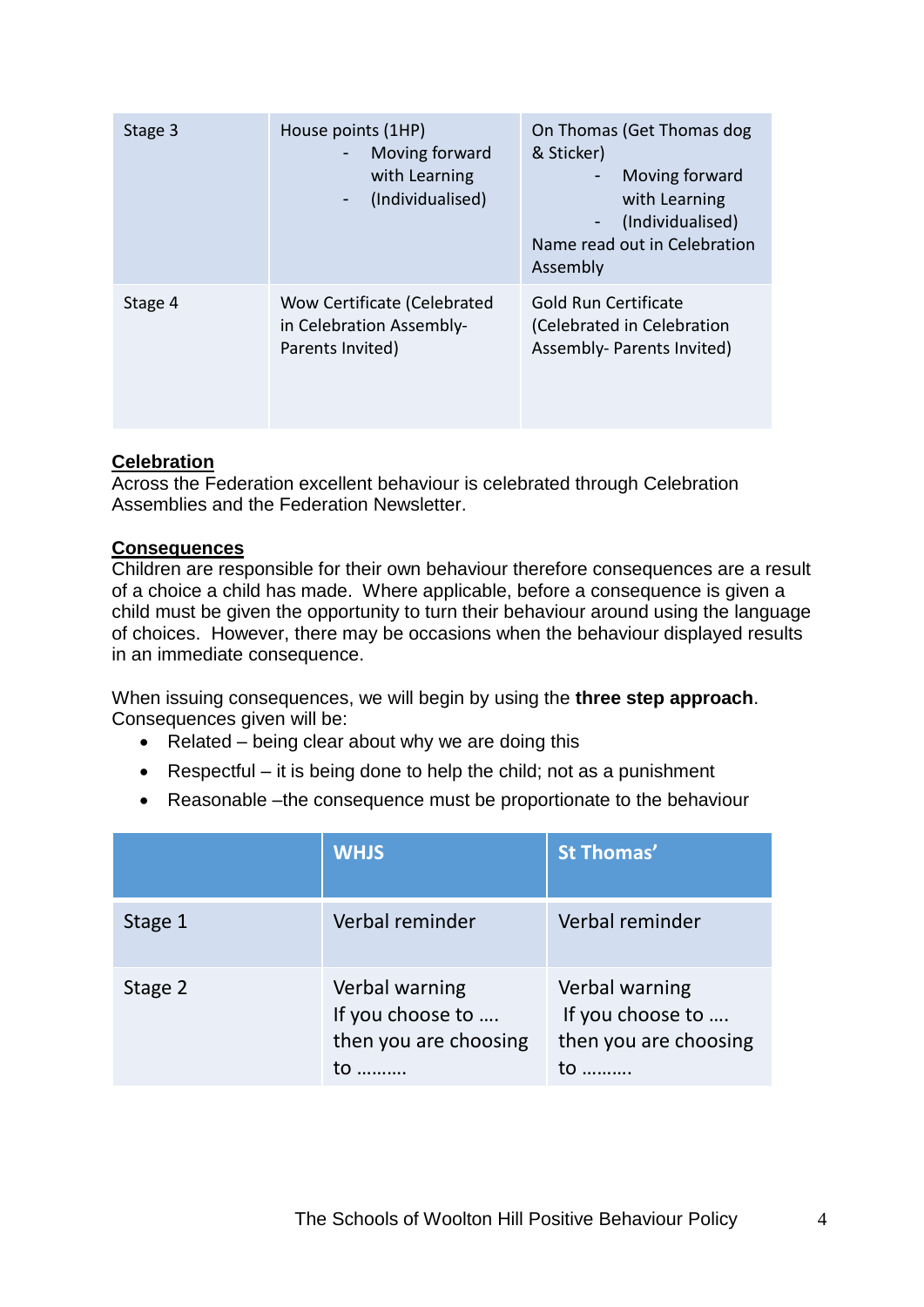| Stage 3 | Timeout<br>(differentiated $-$ to a<br>maximum of 10<br>minutes)<br>Think SEN/Behaviour<br>plans (strategy cards)<br>Parents informed | Timeout<br>$(differential - to a)$<br>maximum of 7<br>minutes)<br>Think SEN/Behaviour<br>plans (strategy card)<br>Parents informed |
|---------|---------------------------------------------------------------------------------------------------------------------------------------|------------------------------------------------------------------------------------------------------------------------------------|
| Stage 4 | Individualised plans<br>(SLT/EHT)                                                                                                     | Individualised plans<br>(SLT/EHT)                                                                                                  |

We recognise that most pupils' behaviours can be dealt with within this framework, more extreme behaviours will need the involvement of the SLT. These are outlined in Appendix 1.

# **Individual Pupil Needs**

The School of Woolton Hill recognise that pupils have individual needs. Whilst we seek to apply the above system of recognition and consequence fairly and consistently, for some children the above approach is not appropriate and will not work. Where children have identified needs around their behaviour the Federation will put in place a Strategy Card that follows the graduated approach to behaviour management as set out in Appendix 2.

# **Responsibilities**

It is the responsibility of the child to:

- Work hard and to the best of their ability
- Show a desire to achieve and please.
- Use time wisely
- Talk to each other politely and in a courteous manner.
- Demonstrate quiet, orderly behaviour around the school.
- Accept responsibility for personal behaviour and to apologise when necessary.
- Show respect, care and kindness for others
- Show respect and care of belongings and surroundings.
- Respond appropriately to any adult
- On the playground have fun but play safely and sensibly respecting others gamesand space.
- Avoid arguments and fights so that there is no rough behaviour, fighting,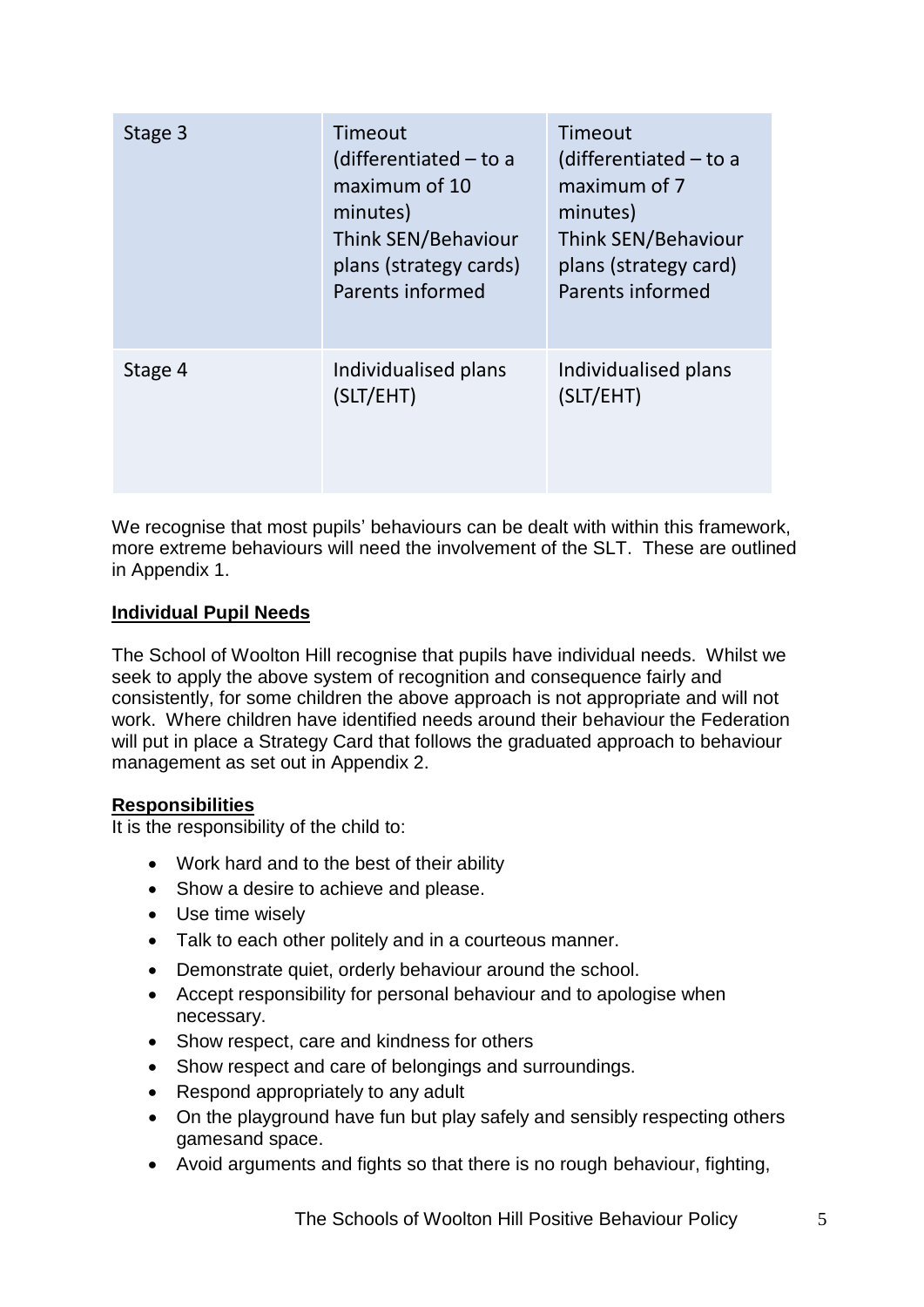kicking, punching, name calling and refer to an adult for their help if necessary

It is the responsibility of staff to:

- Being positive role models for pupils to follow and ensuring that they are fully aware of the behaviour that is expected in the school
- Creating a calm and well-ordered environment for teaching and learning and promoting a pride in it
- Establishing and maintaining high expectations at all times and praising when expectations are reached or exceeded
- Creating an atmosphere whereby pupils and adults are treated as individuals whose rights, values, beliefs and cultures are respected
- Ensuring they strive to develop positive working relationships with all members of the school community by demonstrating mutual respect and tolerance
- Recognising bullying and unkindness when they occur and taking the necessary steps immediately to deal with unacceptable conduct in a constructive manner.
- Consistently promoting positive social behaviour: "treat others as we would like to be treated"
- Facilitate learning about relationships and behaviour
- Try different approaches to behaviour management to meet the needs of individual children

It is the responsibility of parents to:

- Support their child in following the school Code of Conduct
- Support and reinforce the school rules and in its aims

It is the responsibility of senior leaders and the Governors to:

- Create a positive school ethos by establishing a happy, safe, secure and wellmaintained school environment
- Promote the use of rewards and consequences systems which promote good behaviour ensuring that no pupil will be discriminated against regarding race, religion, culture or other individual need and ensuring the safety of all
- Ensure regular and clear communication with parents/carers about the role they are expected to play in the development of their child's behaviour at school. Regularity depending on need. Also reflected in Home School agreement.
- Develop effective monitoring and review of behaviour throughout the school
- Record and monitor incidents of a serious nature, taking steps to ensure that they do not re-occur
- Ensure regular training on a whole school basis and for individuals.

# **Bullying**

Bullying is not tolerated in any way, shape or form across the Schools of Woolton Hill.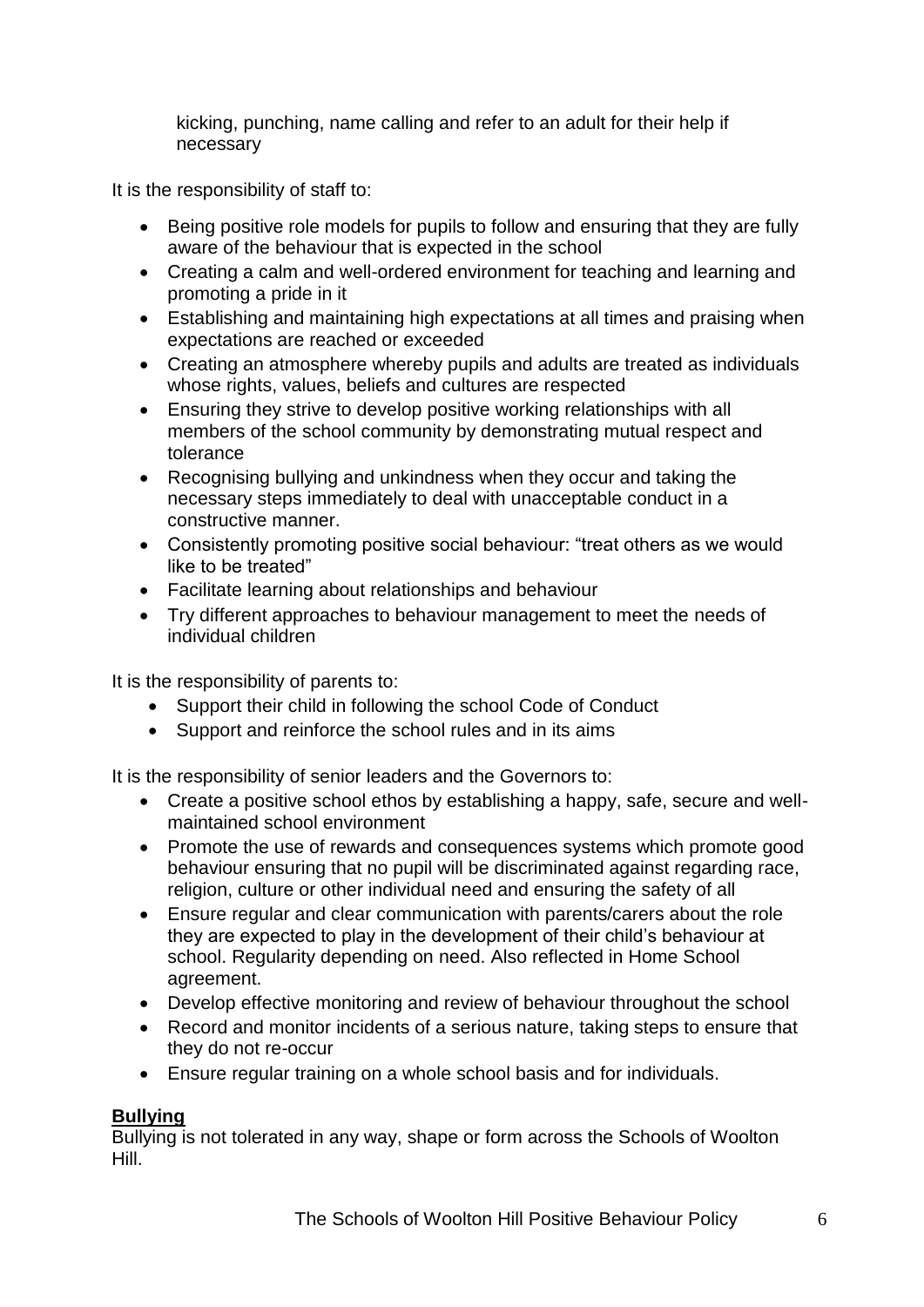In most definitions of bullying there are three key characteristics. These are that bullying is:

- 1. ongoing (it is not the same as conflict between two equals or random unprovoked aggressive acts);
- 2. deliberate;
- 3. unequal it involves a power imbalance (this can result from size, number, higher status, or as a result of having access to limited resources).

The range of behaviour that is unacceptable and constitutes bullying is as follows:

- Physical pushing, kicking, hitting, pinching, any form of violence, threats.
- Verbal name-calling, sarcasm, spreading rumours, persistent teasing.
- Emotional tormenting, threatening ridicule, humiliation, exclusion from groups or activities
- Racist racial taunts, graffiti, gestures
- Sexual unwanted physical contact, abusive comments.
- Religious abusive comments, ridicule, exclusion, taunts.

As far as is reasonably practical the structures and procedures embedded in this policy prevent bullying. However, it is the responsibility of the whole school community to eradicate bullying by ensuring the development of a caring and supportive ethos.

When a disclosure is made it is always treated seriously.

Children who are being bullied at school will not always be prepared to tell those in authority. For those children unable to inform staff about their problem, observations regarding specific behaviour patterns should ensure it is picked up.

All staff use their knowledge of the children to identify changes in their behaviour that might indicate bullying, and report any suspicion of bullying to a senior member of staff. Children are encouraged to be open with their parents who can then pass on concerns to the school.

#### **Exclusion**

A decision to exclude a child is taken only:

- in response to serious breaches of the Behaviour Policy, e.g. continued unacceptable behaviour, unwillingness to conform or co-operate
- if allowing the child to remain in school would seriously harm the education or welfare of the child or others in the school.

Exclusion is an extreme sanction and only the Executive Headteacher, or nominated teacher in the Head's absence, may exclude for a fixed period or on a permanent basis. In most cases, a fixed term exclusion will be used.

Exclusion, whether for a fixed term or permanent may be used for any of the following, all of which constitute examples of unacceptable conduct, and are infringements of the school's Behaviour Policy:

• Verbal abuse to staff and others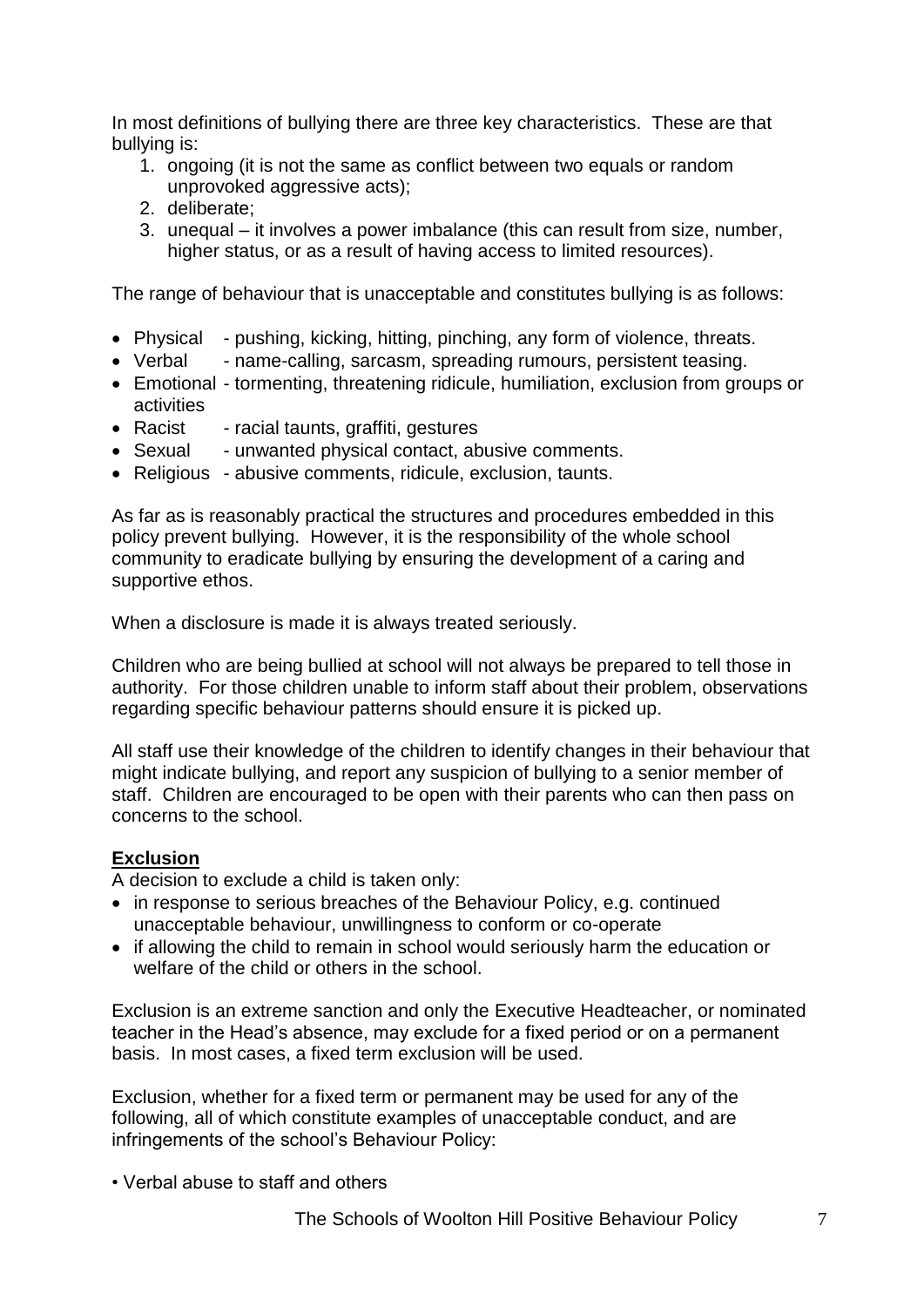- Verbal abuse to pupils
- Physical abuse to/attack on staff
- Physical abuse to/attack on pupils
- Indecent behaviour
- Damage to property
- Misuse of illegal drugs
- Misuse of other substances
- Theft
- Serious actual or threatened violence against another pupil or a member of staff
- Sexual abuse or assault
- Supplying an illegal drug
- Carrying an offensive weapon
- Arson

• Unacceptable behaviour which has previously been reported and for which school sanctions and other interventions have not been successful in modifying the pupil's behaviour.

This is not an exhaustive list and there may be other situations where the Executive Headteacher makes the judgement that exclusion is an appropriate sanction.

Before a child is excluded, in most cases a range of alternative strategies will have been tried and appropriate sanctions established in an effort to discourage reoccurrence of the behaviour problems.

Pastoral support may have been provided for the child and parents kept informed of the situation. Upon re-offence, implementation of the exclusion process will begin, after an investigation of the incident has been completed.

When a decision is taken to exclude a child:

- the parent/guardian of the child is informed immediately (by telephone or in person) and told of the period of exclusion, the reason for exclusion, that representation can be made to the governing body about the exclusion and the way in which that representation can be made;
- the Executive Headteacher writes to the parent within one school day of the decision confirming all the above information and including details for the continuing education of the child (setting and marking of work) and the right of the parent to see the child's school record;
- the governing body and LEA are informed immediately (NB when the exclusion is for more than five school days in any one term this is a legal requirement);

The responsibilities of the governing body are laid out in "The School Standards and Framework Act 1998" and these are adhered to in cases of exclusion. The following links are also useful.

<https://www.gov.uk/government/publications/school-exclusion>

<https://www.hants.gov.uk/educationandlearning/educationinclusionservice/exclusion>

#### **The use of Restrictive Physical Intervention**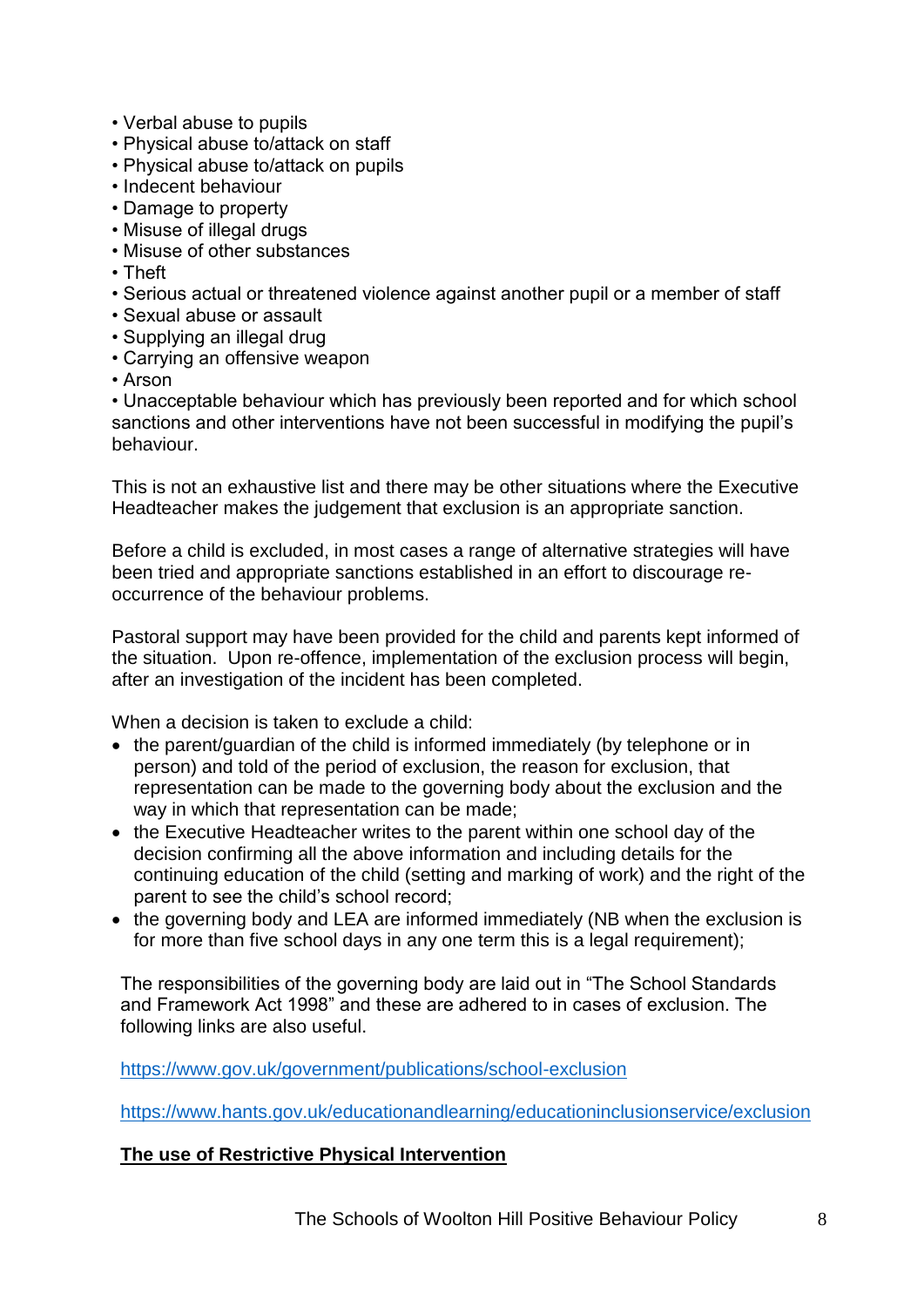At The Schools of Woolton Hill we will follow DFE - Use of reasonable force Advice for Headteachers Staff and Governors

[https://www.gov.uk/government/uploads/system/uploads/attachment\\_data/file/3553](https://www.gov.uk/government/uploads/system/uploads/attachment_data/file/355362/use_of_reasonable_force.pdf) [62/use\\_of\\_reasonable\\_force.pdf](https://www.gov.uk/government/uploads/system/uploads/attachment_data/file/355362/use_of_reasonable_force.pdf)

# **DFE Guidance on Reasonable Force states that:**

Reasonable in the circumstances means using no more force than is necessary.'Force is usually used to either control or refrain'

'Control means either passive physical contact, such as standing between pupils or blocking a pupil's path, or active physical contact such as leading a pupil by the arm out ofa classroom.

'Restraint means to hold back physically or to bring a pupil under control''All members of staff have a legal power to use reasonable force'

At the schools of Woolton Hill De-escalation of a situation is always the first strategy:

- Remain Calm
- Ensure the SLT is informed and that additional adults can attend
- Remove the rest of the class from the situation
- $\bullet$  Talk calmly to the child listen to responses
- $\bullet$  Allow time to calm the situation do not get into an argument get another adult toask questions if appropriate.

Restraint of children may be used to:

- remove disruptive children from the classroom where they have refused tofollow an instruction to do so;
- prevent a child behaving in a way that disrupts a school event or a school trip orvisit;
- prevent a child leaving the classroom where allowing the child to leave wouldrisk their safety or lead to behaviour that disrupts the behaviour of others;
- prevent a child from attacking a member of staff or another child, or to stop afight in the playground; and
- restrain a child at risk of harming themselves through physical outbursts.

#### **Recording Incidents**

CPOMS is used to record behaviour incidents and ensure that all relevant staff are informed.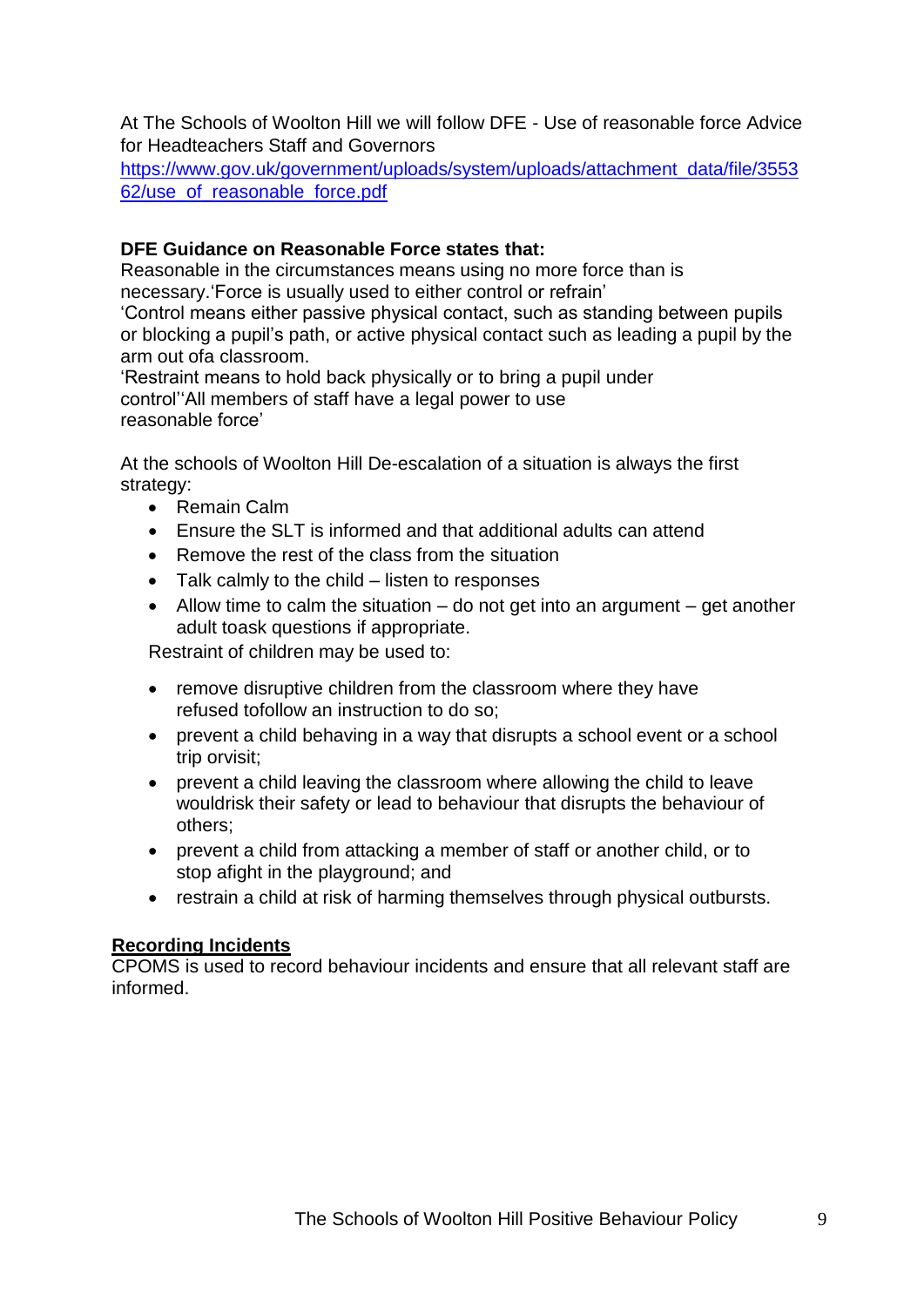# **Appendix 1: SLT Referral**

| <b>Behaviours dealt with through 'Stepped Consequences'</b>     | <b>Referral to SLT</b>               |  |  |
|-----------------------------------------------------------------|--------------------------------------|--|--|
|                                                                 |                                      |  |  |
| Leaving the classroom - phone parents & CPOMS                   | Threatening to leave school premises |  |  |
| Refusal to co-operate                                           | without permission                   |  |  |
| Ignoring instructions                                           | Deliberately and violently hurting   |  |  |
| Not coming when asked                                           | peers                                |  |  |
| Not stopping when asked                                         | Repeated bullying, racism or other   |  |  |
| Inappropriate use of equipment                                  | discrimination                       |  |  |
| Not collecting equipment                                        | Outright defiance                    |  |  |
| Answering an adult back                                         | Fighting/aggressive violence         |  |  |
| Going into out of bound areas                                   | Causing a mark that remains on a     |  |  |
| Arguing with peers                                              | child till home time                 |  |  |
| Not in view of an adult                                         | <b>Excessive swearing</b>            |  |  |
| Boisterous playing                                              | Damaging property deliberately or    |  |  |
| Sparring                                                        | theft from school                    |  |  |
| Teasing                                                         | Dangerous refusal to follow          |  |  |
| Pushing or pushing in a line                                    | instructions                         |  |  |
| Wasting time                                                    | Racial or homophobic abuse           |  |  |
| Being noisy                                                     | Physical abuse -leaving a mark       |  |  |
| Running inside                                                  | Swearing at staff                    |  |  |
| Spitting on the floor                                           | <b>Biting</b>                        |  |  |
| Interrupting                                                    |                                      |  |  |
| Calling / shouting out                                          |                                      |  |  |
| Arguing                                                         |                                      |  |  |
| Uncooperative                                                   |                                      |  |  |
| Name calling                                                    |                                      |  |  |
| Inappropriate or rude language or gesture                       |                                      |  |  |
| Lying                                                           |                                      |  |  |
| Rudeness                                                        |                                      |  |  |
| Arguing back to staff                                           |                                      |  |  |
| Refusal to follow instructions                                  |                                      |  |  |
| Swearing at pupils                                              |                                      |  |  |
| Squabbles                                                       |                                      |  |  |
| Retaliating (parents' orders)                                   |                                      |  |  |
| Kicking                                                         |                                      |  |  |
| Graffiti                                                        |                                      |  |  |
| Loss of control or temper                                       |                                      |  |  |
| Threatening peers                                               |                                      |  |  |
| Spitting at others                                              |                                      |  |  |
| Stealing from peers                                             |                                      |  |  |
| Leaving or threatening to leave the building (returns promptly) |                                      |  |  |
|                                                                 |                                      |  |  |
|                                                                 |                                      |  |  |